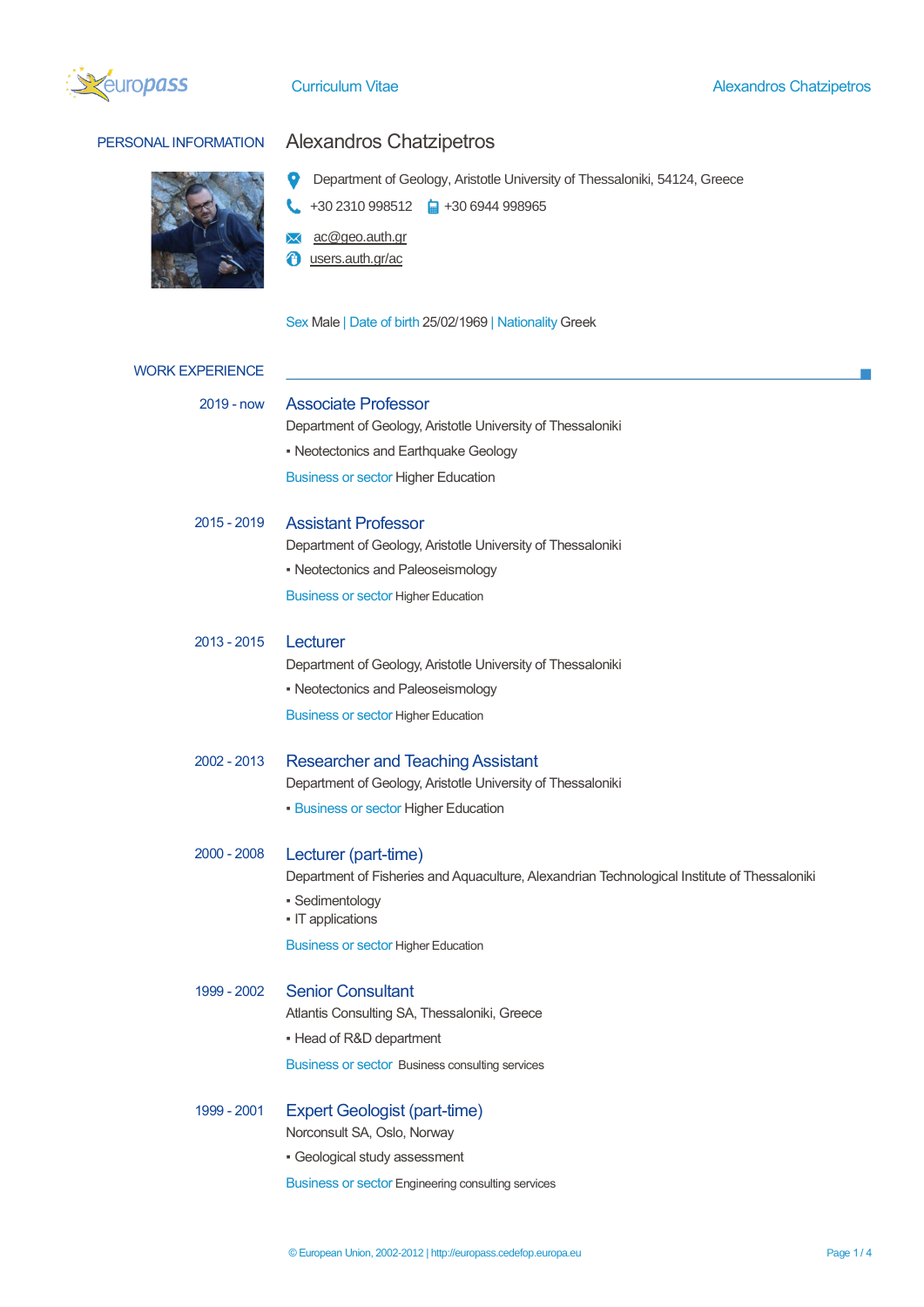

## 1994 - 2002 Geologist (freelancer)

Thessaloniki Greece

▪ Geological studies

Business or sector Geological consulting services

| <b>EDUCATION AND TRAINING</b>                                                                                                                                            |                                                                                                                                                                                                                                                                                                           |                |                    |                                                                                                                                                                                                                                                                                                                                                                                                                   |                |  |
|--------------------------------------------------------------------------------------------------------------------------------------------------------------------------|-----------------------------------------------------------------------------------------------------------------------------------------------------------------------------------------------------------------------------------------------------------------------------------------------------------|----------------|--------------------|-------------------------------------------------------------------------------------------------------------------------------------------------------------------------------------------------------------------------------------------------------------------------------------------------------------------------------------------------------------------------------------------------------------------|----------------|--|
| $1991 - 1998$                                                                                                                                                            | PhD<br>EQF: 8                                                                                                                                                                                                                                                                                             |                |                    |                                                                                                                                                                                                                                                                                                                                                                                                                   |                |  |
|                                                                                                                                                                          | Department of Geology, Aristotle University of Thessaloniki, Greece                                                                                                                                                                                                                                       |                |                    |                                                                                                                                                                                                                                                                                                                                                                                                                   |                |  |
|                                                                                                                                                                          | - Thesis: Paleoseismological and morphotectonic study of the active fault systems of Mygdonia,<br>Eastern Halkidiki and Kozani-Grevena                                                                                                                                                                    |                |                    |                                                                                                                                                                                                                                                                                                                                                                                                                   |                |  |
| $1986 - 1990$                                                                                                                                                            | <b>BSc</b><br>EQF: 6                                                                                                                                                                                                                                                                                      |                |                    |                                                                                                                                                                                                                                                                                                                                                                                                                   |                |  |
|                                                                                                                                                                          | Department of Geology, Aristotle University of Thessaloniki, Greece                                                                                                                                                                                                                                       |                |                    |                                                                                                                                                                                                                                                                                                                                                                                                                   |                |  |
| <b>PERSONAL SKILLS</b>                                                                                                                                                   |                                                                                                                                                                                                                                                                                                           |                |                    |                                                                                                                                                                                                                                                                                                                                                                                                                   |                |  |
| Mother tongue(s)                                                                                                                                                         | Greek                                                                                                                                                                                                                                                                                                     |                |                    |                                                                                                                                                                                                                                                                                                                                                                                                                   |                |  |
| Other language(s)                                                                                                                                                        | <b>UNDERSTANDING</b>                                                                                                                                                                                                                                                                                      |                | <b>SPEAKING</b>    |                                                                                                                                                                                                                                                                                                                                                                                                                   | <b>WRITING</b> |  |
|                                                                                                                                                                          | Listening                                                                                                                                                                                                                                                                                                 | Reading        | Spoken interaction | Spoken production                                                                                                                                                                                                                                                                                                                                                                                                 |                |  |
| English                                                                                                                                                                  | C <sub>2</sub>                                                                                                                                                                                                                                                                                            | C <sub>2</sub> | C <sub>1</sub>     | C <sub>1</sub>                                                                                                                                                                                                                                                                                                                                                                                                    | C <sub>1</sub> |  |
|                                                                                                                                                                          |                                                                                                                                                                                                                                                                                                           |                |                    |                                                                                                                                                                                                                                                                                                                                                                                                                   |                |  |
| French                                                                                                                                                                   | A <sub>2</sub>                                                                                                                                                                                                                                                                                            | <b>B1</b>      | A2                 | A2                                                                                                                                                                                                                                                                                                                                                                                                                | A2             |  |
| <b>ADDITIONAL INFORMATION</b>                                                                                                                                            | Levels: A1/2: Basic user - B1/2: Independent user - C1/2 Proficient user<br>Common European Framework of Reference for Languages                                                                                                                                                                          |                |                    |                                                                                                                                                                                                                                                                                                                                                                                                                   |                |  |
| <b>Publications</b><br><b>Presentations</b><br><b>Projects</b><br>Conferences<br><b>Seminars</b><br><b>Honours and awards</b><br><b>Memberships</b><br><b>References</b> | Indicative list of publications.<br>- Stergiou, C.L., Melfos, V., Voudouris, P., Spry, P.G., Papadopoulou, L., Chatzipetros, A., Giouri, K.,<br>art. no. 479, pp. 1-39. DOI: 10.3390/app11020479.<br>- Foumelis, M., Papazachos, C., Papadimitriou, E., Karakostas, V., Ampatzidis, D., Moschopoulos, G., |                |                    | Mavrogonatos, C., Filippidis, A. The geology, geochemistry, and origin of the porphyry Cu-Au-(Mo)<br>system at vathi, serbo-macedonian Massif, Greece (2021) Applied Sciences (Switzerland), 11 (2),<br>Kostoglou, A., Ilieva, M., Minos-Minopoulos, D., Mouratidis, A., Kkallas, C., Chatzipetros, A. On rapid<br>multidisciplinary response aspects for Samos 2020 M7.0 earthquake (2021) Acta Geophysica, DOI: |                |  |
|                                                                                                                                                                          | 10.1007/s11600-021-00578-6.<br>Shoras S, Lazos L, Mouzakiotis E, Karastathis V, Paulides S, Chatzinetros A, Fault modelling                                                                                                                                                                               |                |                    |                                                                                                                                                                                                                                                                                                                                                                                                                   |                |  |

- Sboras, S., Lazos, I., Mouzakiotis, E., Karastathis, V., Pavlides, S., Chatzipetros, A. Fault modelling, seismic sequence evolution and stress transfer scenarios for the July 20, 2017 (M W 6.6) Kos-Gökova Gulf earthquake, SE Aegean (2020) Acta Geophysica, 68 (5), pp. 1245-1261. DOI: 10.1007/s11600-020-00471-8.
- Karamitros, I., Ganas, A., Chatzipetros, A., Valkaniotis, S. Non-planarity, scale-dependent roughness and kinematic properties of the Pidima active normal fault scarp (Messinia, Greece) using highresolution terrestrial LiDAR data (2020) Journal of Structural Geology, 136, art. no. 104065, DOI: 10.1016/j.jsg.2020.104065
- . Lazos, I., Pikridas, C., Chatzipetros, A., Pavlides, S. Determination of local active tectonics regime in central and northern Greece, using primary geodetic data (2020) Applied Geomatics, DOI: 10.1007/s12518-020-00310-x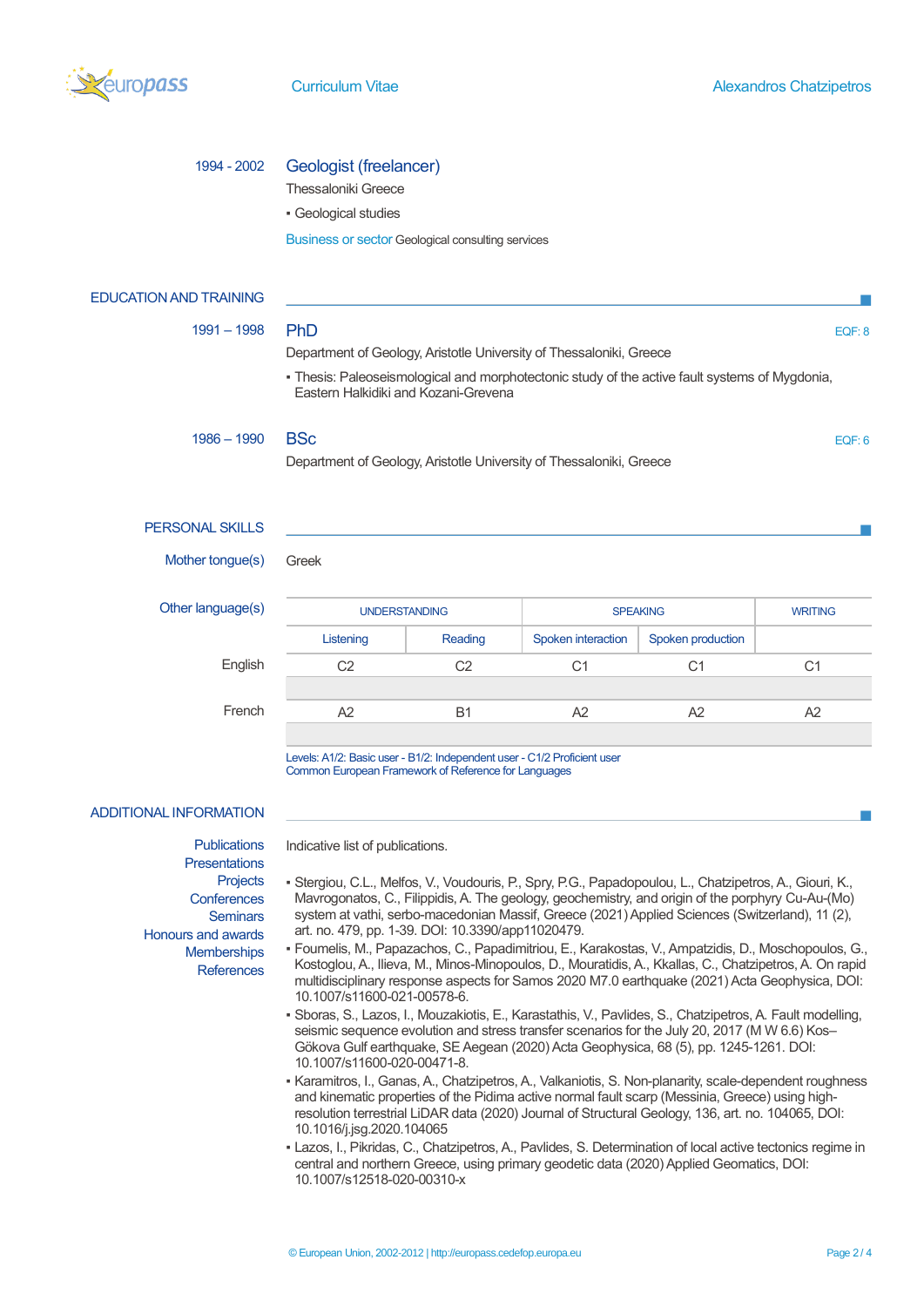

- Lazos, I., Chatzipetros, A., Pavlides, S., Pikridas, C., Bitharis, S. Tectonic crustal deformation of corinth gulf, greece, based on primary geodetic data (2020) Acta Geodynamica et Geomaterialia, 17 (4), pp. 413-424. DOI: 10.13168/AGG.2020.0030
- Karagianni, A., Lazos, I., Chatzipetros, A. Remote Sensing Techniques in Disaster Management: Amynteon Mine Landslides, Greece (2019) Lecture Notes in Geoinformation and Cartography, pp. 209-235. DOI: 10.1007/978-3-030-05330-7\_9
- Telbisz, T., Stergiou, C.L., Mindszenty, A., Chatzipetros, A. Karst features and related social processes in the region of the vikos gorge and tymphi mountain (Northern Pindos national park, Greece) [Kraške oblike in s krasom povezane družbene spremembe na območju soteske vikos ter v gorovju timfi (Narodni park severni Pindi, Grčija)] (2019) Acta Carsologica, 48 (1), pp. 29-42. DOI: 10.3986/ac.v48i1.6806
- Karagianni, A., Lazos, I., Chatzipetros, A. Remote sensing techniques in disaster management: Amynteon mine landslides, Greece (2018) International Archives of the Photogrammetry, Remote Sensing and Spatial Information Sciences - ISPRS Archives, 42 (3W4), pp. 269-276. DOI: 10.5194/isprs-archives-XLII-3-W4-269-2018
- Roumelioti, Z., Kiratzi, A., Margaris, B., Chatzipetros, A. Simulation of strong ground motion on nearfault rock outcrop for engineering purposes: the case of the city of Xanthi (northern Greece) (2017) Bulletin of Earthquake Engineering, 15 (1), pp. 25-49. DOI: 10.1007/s10518-016-9949-9
- Delogkos, E., Manzocchi, T., Childs, C., Sachanidis, C., Barbas, T., Schöpfer, M.P.J., Chatzipetros, A., Pavlides, S., Walsh, J.J. Throw partitioning across normal fault zones in the Ptolemais Basin, Greece (2017) Geological Society Special Publication, 439, pp. 333-353. DOI: 10.1144/SP439.19
- Tsodoulos, I.M., Stamoulis, K., Caputo, R., Koukouvelas, I., Chatzipetros, A., Pavlides, S., Gallousi, C., Papachristodoulou, C., Ioannides, K. Middle–Late Holocene earthquake history of the Gyrtoni Fault, Central Greece: Insight from optically stimulated luminescence (OSL) dating and paleoseismology (2016) Tectonophysics, 687, pp. 14-27. DOI: 10.1016/j.tecto.2016.08.015
- Caputo, R., Sboras, S., Pavlides, S., Chatzipetros, A. Comparison between single-event effects and cumulative effects for the purpose of seismic hazard assessment. A review from Greece (2015) Earth-Science Reviews, 148, pp. 94-120. DOI: 10.1016/j.earscirev.2015.05.004
- Kiratzi, A., Roumelioti, Z., Chatzipetros, A., Papathanassiou, G. Simulation of off-fault surface effects from historical earthquakes: The case of the city of thessaloniki (northern greece) (2015) Engineering Geology for Society and Territory - Volume 5: Urban Geology, Sustainable Planning and Landscape Exploitation, pp. 957-963. DOI: 10.1007/978-3-319-09048-1\_185
- Kalogirou, E.E., Tsapanos, T.M., Karakostas, V.G., Marinos, V.P., Chatzipetros, A. Ground fissures in the area of Mavropigi Village (N. Greece): Seismotectonics or mining activity? (2014) Acta Geophysica, 62 (6), pp. 1387-1412. DOI: 10.2478/s11600-014-0241-6
- Vacchi, M., Rovere, A., Chatzipetros, A., Zouros, N., Firpo, M. An updated database of Holocene relative sea level changes in NE Aegean Sea (2014) Quaternary International, 328-329 (1), pp. 301- 310. DOI: 10.1016/j.quaint.2013.08.036
- Sboras, S., Pavlides, S., Caputo, R., Chatzipetros, A., Michailidou, A., Valkaniotis, S., Papathanassiou, G. The use of geological data to improve SHA estimates in Greece (2014) Bollettino di Geofisica Teorica ed Applicata, 55 (1), pp. 55-67. DOI: 10.4430/bgta0101
- Chatzipetros, A., Kiratzi, A., Sboras, S., Zouros, N., Pavlides, S. Active faulting in the north-eastern Aegean Sea Islands (2013) Tectonophysics, 597-598, pp. 106-122. DOI: 10.1016/j.tecto.2012.11.026
- Pavlides, S., Papathanassiou, G., Valkaniotis, S., Chatzipetros, A., Sboras, S., Caputo, R. Rock-falls and liquefaction related phenomena triggered by the June 8, 2008, Mw=6.4 earthquake in NW peloponnesus, Greece (2013) Annals of Geophysics, 56 (6), DOI: 10.4401/ag-5807
- Caputo, R., Chatzipetros, A., Pavlides, S., Sboras, S. The greek database of seismogenic sources (GreDaSS): State-of-the-art for northern greece (2012) Annals of Geophysics, 55 (5), pp. 859-894. DOI: 10.4401/ag-5168
- Zouros, N., Pavlides, S., Soulakellis, N., Chatzipetros, A., Vasileiadou, K., Valiakos, I., Mpentana, K. ▪ Using active fault studies for raising public awareness and sensitisation on seismic hazard: A case
- study from Lesvos petrified forest Geopark, NE Aegean sea, Greece (2011) Geoheritage, 3 (4), pp. 317-327. DOI: 10.1007/s12371-011-0044-y
- Kürçer, A., Chatzipetros, A., Tutkun, S.Z., Pavlides, S., Ateş, Ö., Valkaniotis, S. The Yenice-Gönen active fault (NW Turkey): Active tectonics and palaeoseismology (2008) Tectonophysics, 453 (1-4), pp. 263-275. DOI: 10.1016/j.tecto.2007.07.010
- Pavlides, S.B., Chatzipetros, A., Tutkun, Z.S., Özaksoy, V., Doǧan, B. Evidence for late Holocene activity along the seismogenic fault of the 1999 Izmit earthquake, NW Turkey (2006) Geological Society Special Publication, 260, pp. 635-647. DOI: 10.1144/GSL.SP.2006.260.01.27
- Pavlides, S., Caputo, R., Koukouvelas, I., Kokkalas, S., Chatzipetros, A. Paleoseismological investigations of Aegean-type active faults in mainland Greece and their implications
- (2006) Special Paper of the Geological Society of America, 409, pp. 175-188. DOI: